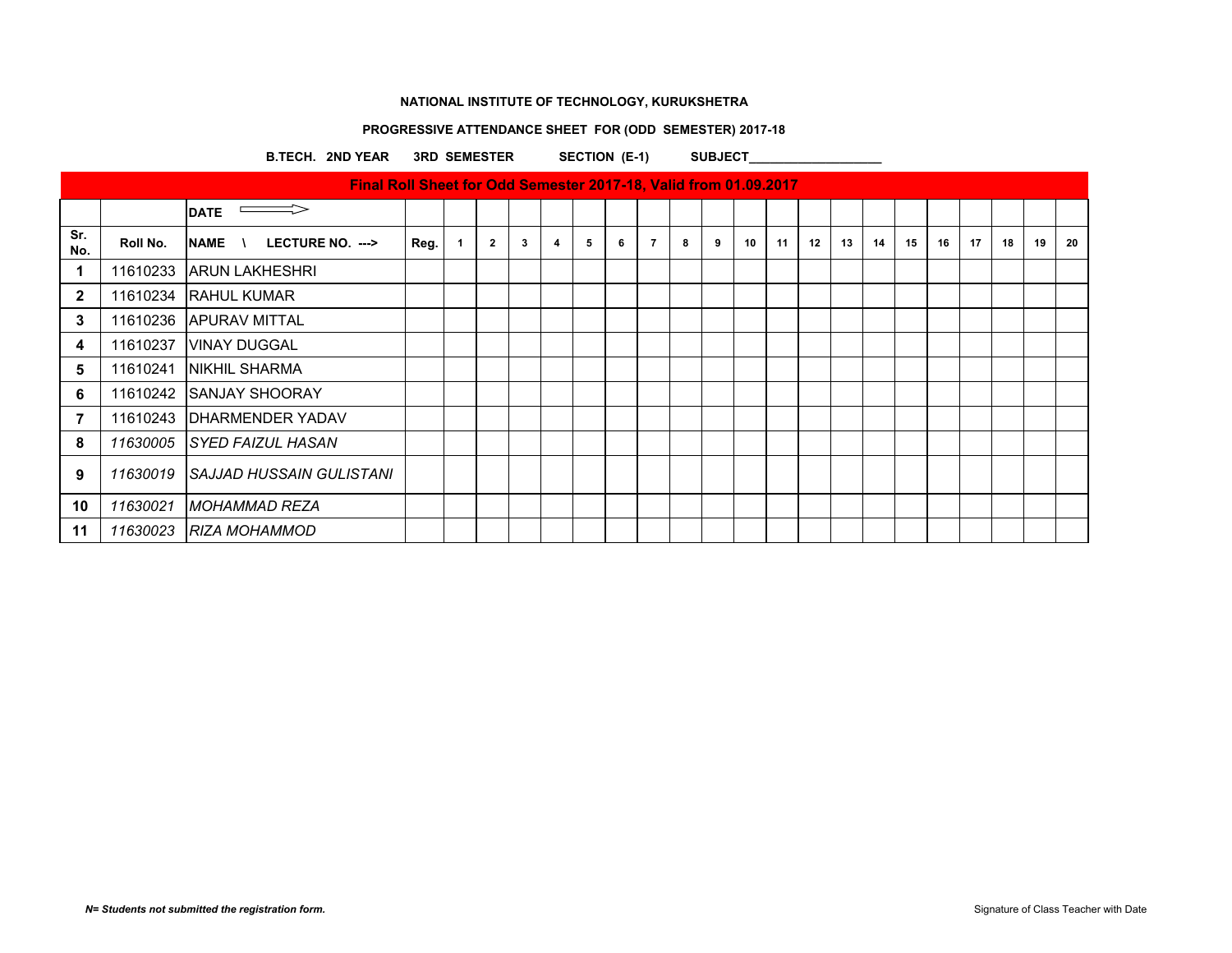# **PROGRESSIVE ATTENDANCE SHEET FOR (ODD SEMESTER) 2017-18**

B.TECH. 2ND YEAR 3RD SEMESTER SECTION (E-2) SUBJECT\_\_\_\_\_\_\_\_\_\_\_\_\_\_\_\_\_\_\_\_\_\_\_\_\_\_\_\_\_\_

|                |          | Final Roll Sheet for Odd Semester 2017-18, Valid from 01.09.2017 |      |                |   |                         |   |   |                |   |   |    |    |    |    |    |    |    |    |    |    |    |
|----------------|----------|------------------------------------------------------------------|------|----------------|---|-------------------------|---|---|----------------|---|---|----|----|----|----|----|----|----|----|----|----|----|
|                |          | <b>DATE</b>                                                      |      |                |   |                         |   |   |                |   |   |    |    |    |    |    |    |    |    |    |    |    |
| Sr.<br>No.     | Roll No. | LECTURE NO. ---><br><b>NAME</b>                                  | Reg. | $\overline{2}$ | 3 | $\overline{\mathbf{4}}$ | 5 | 6 | $\overline{7}$ | 8 | 9 | 10 | 11 | 12 | 13 | 14 | 15 | 16 | 17 | 18 | 19 | 20 |
| 1              | 11610239 | <b>IPRINCE YADAV</b>                                             |      |                |   |                         |   |   |                |   |   |    |    |    |    |    |    |    |    |    |    |    |
| $\mathbf{2}$   | 11610240 | <b>SUMIT</b>                                                     |      |                |   |                         |   |   |                |   |   |    |    |    |    |    |    |    |    |    |    |    |
| 3              | 11610244 | <b>SACHIN MEENA</b>                                              |      |                |   |                         |   |   |                |   |   |    |    |    |    |    |    |    |    |    |    |    |
| 4              | 11610245 | <b>DIWAKAR KUMAR</b>                                             |      |                |   |                         |   |   |                |   |   |    |    |    |    |    |    |    |    |    |    |    |
| 5              | 11610247 | <b>VINEET KUMAR</b>                                              |      |                |   |                         |   |   |                |   |   |    |    |    |    |    |    |    |    |    |    |    |
| 6              | 11610248 | <b>IMAYANK VERMA</b>                                             |      |                |   |                         |   |   |                |   |   |    |    |    |    |    |    |    |    |    |    |    |
| $\overline{7}$ | 11610249 | VISHAL DIXIT                                                     |      |                |   |                         |   |   |                |   |   |    |    |    |    |    |    |    |    |    |    |    |
| 8              | 11610250 | MANOJ                                                            |      |                |   |                         |   |   |                |   |   |    |    |    |    |    |    |    |    |    |    |    |
| 9              | 11610251 | <b>TANMAY TIWARI</b>                                             |      |                |   |                         |   |   |                |   |   |    |    |    |    |    |    |    |    |    |    |    |
| 10             | 11610254 | <b>IDEEPTI DEBBERA</b>                                           |      |                |   |                         |   |   |                |   |   |    |    |    |    |    |    |    |    |    |    |    |
| 11             |          | 11610256 RAJAT MEENA                                             |      |                |   |                         |   |   |                |   |   |    |    |    |    |    |    |    |    |    |    |    |
| 12             | 11610257 | <b>DEEPAK SINGH CHAUHAN</b>                                      |      |                |   |                         |   |   |                |   |   |    |    |    |    |    |    |    |    |    |    |    |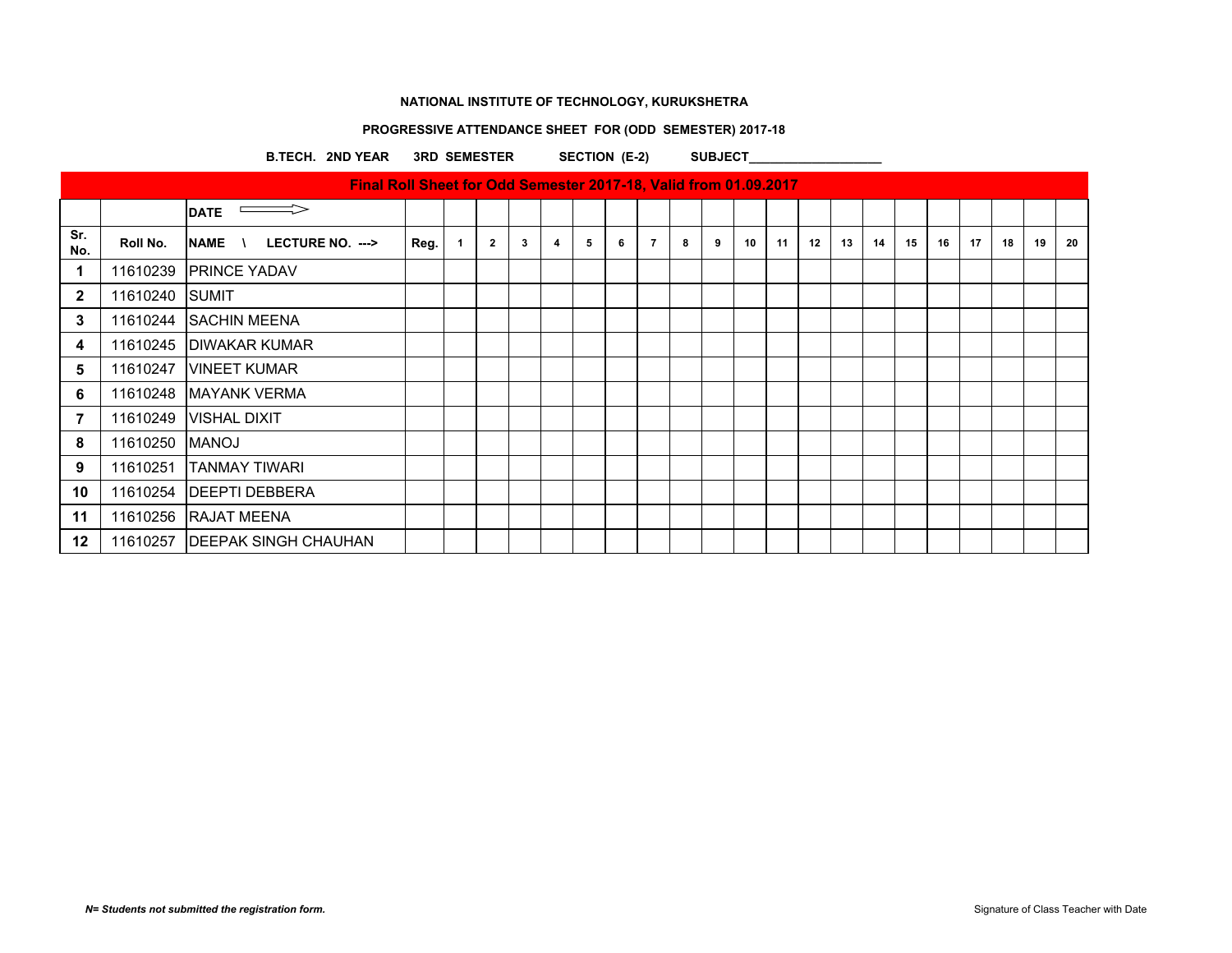# **PROGRESSIVE ATTENDANCE SHEET FOR (ODD SEMESTER) 2017-18**

B.TECH. 2ND YEAR 3RD SEMESTER SECTION (E-3) SUBJECT\_\_\_\_\_\_\_\_\_\_\_\_\_\_\_\_\_\_\_\_\_\_\_\_\_\_\_\_\_\_

|                |                 | Final Roll Sheet for Odd Semester 2017-18, Valid from 01.09.2017 |      |    |                |   |                |   |   |                |   |   |    |    |    |    |    |    |    |    |    |    |    |
|----------------|-----------------|------------------------------------------------------------------|------|----|----------------|---|----------------|---|---|----------------|---|---|----|----|----|----|----|----|----|----|----|----|----|
|                |                 | <b>DATE</b>                                                      |      |    |                |   |                |   |   |                |   |   |    |    |    |    |    |    |    |    |    |    |    |
| Sr.<br>No.     | Roll No.        | LECTURE NO. ---><br><b>NAME</b>                                  | Reg. | -1 | $\overline{2}$ | 3 | $\overline{4}$ | 5 | 6 | $\overline{7}$ | 8 | 9 | 10 | 11 | 12 | 13 | 14 | 15 | 16 | 17 | 18 | 19 | 20 |
| 1              |                 | 11610041 DIVYA SHARMA                                            |      |    |                |   |                |   |   |                |   |   |    |    |    |    |    |    |    |    |    |    |    |
| $\mathbf{2}$   |                 | 11610053 NACHIKET SHARMA                                         |      |    |                |   |                |   |   |                |   |   |    |    |    |    |    |    |    |    |    |    |    |
| 3              |                 | 11610260 UDIT MAHESHWARI                                         |      |    |                |   |                |   |   |                |   |   |    |    |    |    |    |    |    |    |    |    |    |
| 4              | 11610261        | <b>SHASHI RANJAN KUMAR</b>                                       |      |    |                |   |                |   |   |                |   |   |    |    |    |    |    |    |    |    |    |    |    |
| $5\phantom{1}$ |                 | 11610262 SHREYANK CHANDRA                                        |      |    |                |   |                |   |   |                |   |   |    |    |    |    |    |    |    |    |    |    |    |
| 6              |                 | 11610263   DEEPAK SAHU                                           |      |    |                |   |                |   |   |                |   |   |    |    |    |    |    |    |    |    |    |    |    |
| $\overline{7}$ |                 | 11610266 KUNAL GUPTA                                             |      |    |                |   |                |   |   |                |   |   |    |    |    |    |    |    |    |    |    |    |    |
| 8              | 11610267        | <b>ARUN</b>                                                      |      |    |                |   |                |   |   |                |   |   |    |    |    |    |    |    |    |    |    |    |    |
| 9              | 11610268 TEJPAL |                                                                  |      |    |                |   |                |   |   |                |   |   |    |    |    |    |    |    |    |    |    |    |    |
| 10             |                 | 11610270 VIKAS YADAV                                             |      |    |                |   |                |   |   |                |   |   |    |    |    |    |    |    |    |    |    |    |    |
| 11             | 11610271        | <b>SHIPRA GAUTAM</b>                                             |      |    |                |   |                |   |   |                |   |   |    |    |    |    |    |    |    |    |    |    |    |
| 12             |                 | 11610272 HARSH TANK                                              |      |    |                |   |                |   |   |                |   |   |    |    |    |    |    |    |    |    |    |    |    |
| 13             |                 | 11610273 YUVRAJ SINGH KAHLON                                     |      |    |                |   |                |   |   |                |   |   |    |    |    |    |    |    |    |    |    |    |    |
| 14             |                 | 11610274   ANTHONY MINJ                                          |      |    |                |   |                |   |   |                |   |   |    |    |    |    |    |    |    |    |    |    |    |
| 15             |                 | 11610275 MONIKA SONKERIA                                         |      |    |                |   |                |   |   |                |   |   |    |    |    |    |    |    |    |    |    |    |    |
| 16             | 11610276 NEHA   |                                                                  |      |    |                |   |                |   |   |                |   |   |    |    |    |    |    |    |    |    |    |    |    |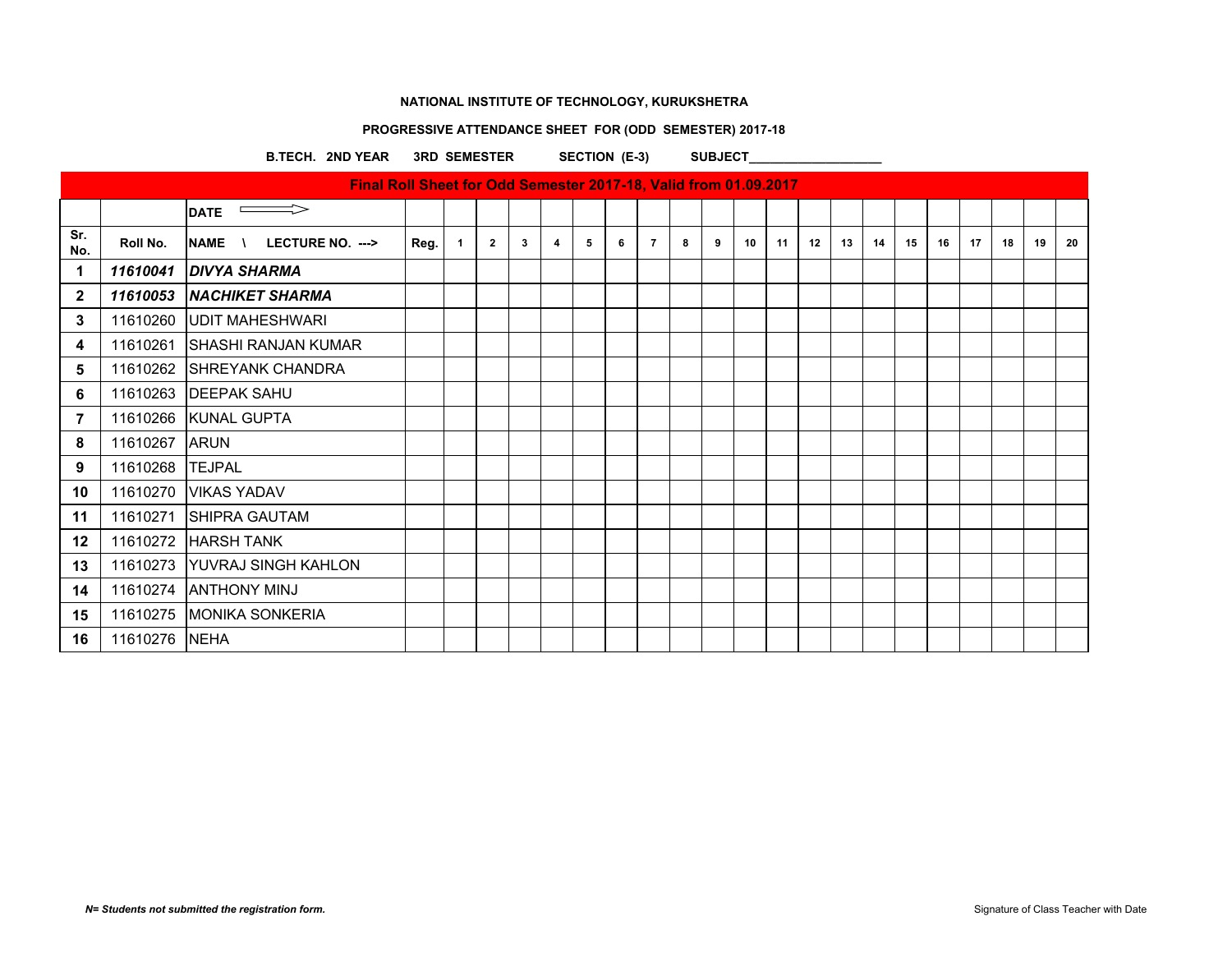# **PROGRESSIVE ATTENDANCE SHEET FOR (ODD SEMESTER) 2017-18**

B.TECH. 2ND YEAR 3RD SEMESTER SECTION (E-4) SUBJECT\_

|              |          | Final Roll Sheet for Odd Semester 2017-18, Valid from 01.09.2017 |      |                      |                |   |                         |   |   |                |   |   |    |    |    |    |    |    |    |    |    |    |    |
|--------------|----------|------------------------------------------------------------------|------|----------------------|----------------|---|-------------------------|---|---|----------------|---|---|----|----|----|----|----|----|----|----|----|----|----|
|              |          | $\implies$<br><b>DATE</b>                                        |      |                      |                |   |                         |   |   |                |   |   |    |    |    |    |    |    |    |    |    |    |    |
| Sr.<br>No.   | Roll No. | <b>NAME</b><br>LECTURE NO. --->                                  | Reg. | $\blacktriangleleft$ | $\overline{2}$ | 3 | $\overline{\mathbf{4}}$ | 5 | 6 | $\overline{7}$ | 8 | 9 | 10 | 11 | 12 | 13 | 14 | 15 | 16 | 17 | 18 | 19 | 20 |
| 1            | 11610277 | <b>CHIRAG</b>                                                    |      |                      |                |   |                         |   |   |                |   |   |    |    |    |    |    |    |    |    |    |    |    |
| $\mathbf{2}$ | 11610278 | MUKESH KUMAR KHICHAR                                             |      |                      |                |   |                         |   |   |                |   |   |    |    |    |    |    |    |    |    |    |    |    |
| 3            | 11610279 | <b>VIKASH JANGIR</b>                                             |      |                      |                |   |                         |   |   |                |   |   |    |    |    |    |    |    |    |    |    |    |    |
| 4            | 11610280 | <b>RAHUL DHANDHI</b>                                             |      |                      |                |   |                         |   |   |                |   |   |    |    |    |    |    |    |    |    |    |    |    |
| 5            | 11610281 | <b>NIKHIL KUMAR</b>                                              |      |                      |                |   |                         |   |   |                |   |   |    |    |    |    |    |    |    |    |    |    |    |
| 6            | 11610282 | ROHIT                                                            |      |                      |                |   |                         |   |   |                |   |   |    |    |    |    |    |    |    |    |    |    |    |
| 7            | 11610283 | <b>RITWIK KUMAR</b>                                              |      |                      |                |   |                         |   |   |                |   |   |    |    |    |    |    |    |    |    |    |    |    |
| 8            |          | 11610284 ANKIT KUMAR BANSAL                                      |      |                      |                |   |                         |   |   |                |   |   |    |    |    |    |    |    |    |    |    |    |    |
| 9            | 11610285 | <b>SAURABH KUMAR</b>                                             |      |                      |                |   |                         |   |   |                |   |   |    |    |    |    |    |    |    |    |    |    |    |
| 10           | 11610286 | <b>ADITYA GUPTA</b>                                              |      |                      |                |   |                         |   |   |                |   |   |    |    |    |    |    |    |    |    |    |    |    |
| 11           |          | 11610288   DIVYANSH JAIN                                         |      |                      |                |   |                         |   |   |                |   |   |    |    |    |    |    |    |    |    |    |    |    |
| 13           | 11610289 | <b>PRADHUMAN SINGH</b>                                           |      |                      |                |   |                         |   |   |                |   |   |    |    |    |    |    |    |    |    |    |    |    |
| 14           | 11610290 | IRAVINA KUMARI MEENA                                             |      |                      |                |   |                         |   |   |                |   |   |    |    |    |    |    |    |    |    |    |    |    |
| 15           | 11610291 | AMBUJ MISHRA                                                     |      |                      |                |   |                         |   |   |                |   |   |    |    |    |    |    |    |    |    |    |    |    |
| 16           | 11630039 | <b>TANISHA GOYAL</b>                                             |      |                      |                |   |                         |   |   |                |   |   |    |    |    |    |    |    |    |    |    |    |    |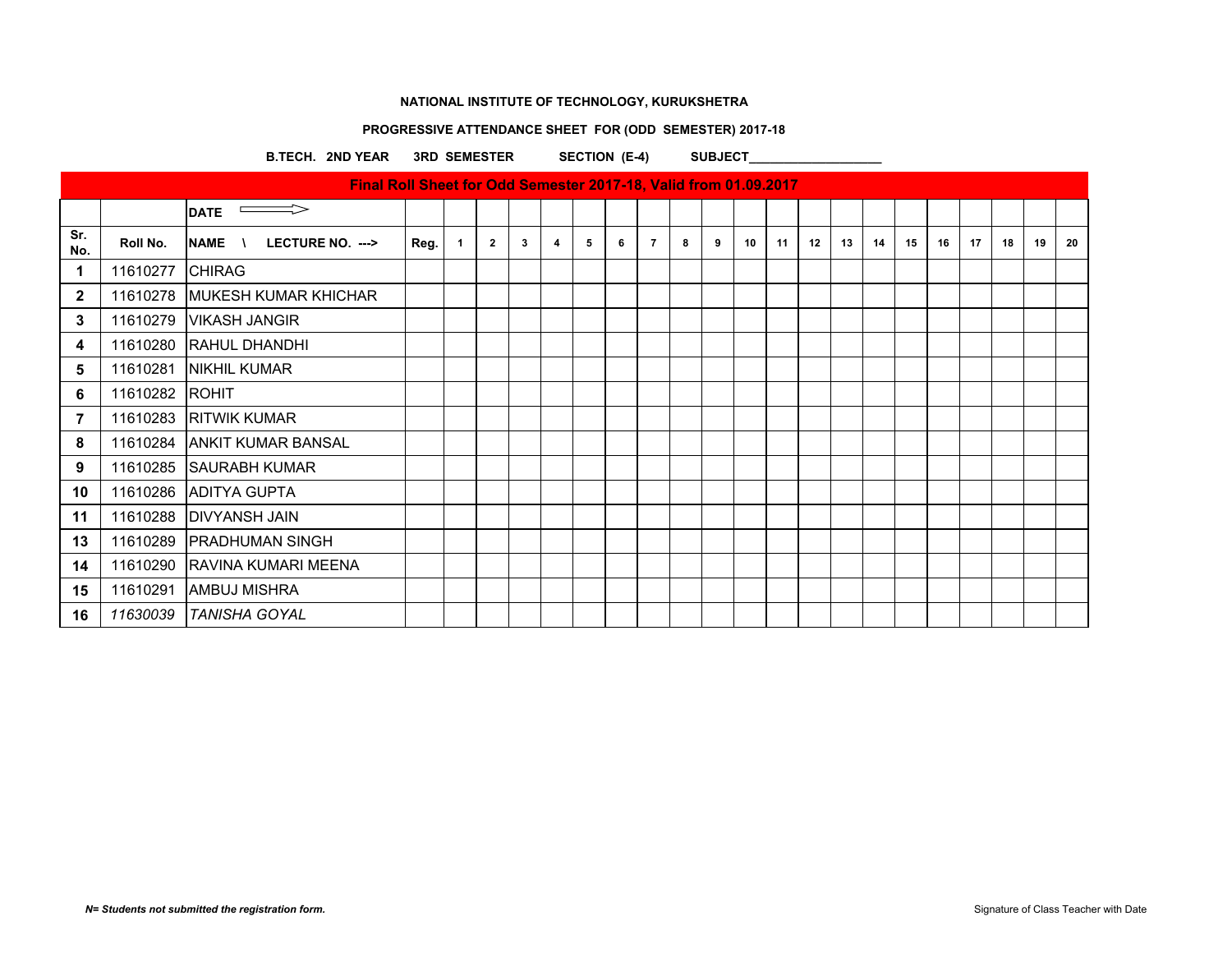# **PROGRESSIVE ATTENDANCE SHEET FOR (ODD SEMESTER) 2017-18**

B.TECH. 2ND YEAR 3RD SEMESTER SECTION (E-5) SUBJECT\_\_\_\_\_\_\_\_\_\_\_\_\_\_\_\_\_\_\_\_\_\_\_\_\_\_\_\_\_\_

|                |                  | Final Roll Sheet for Odd Semester 2017-18, Valid from 01.09.2017 |      |                |   |                         |   |   |                |   |    |    |    |    |    |    |    |    |    |    |     |
|----------------|------------------|------------------------------------------------------------------|------|----------------|---|-------------------------|---|---|----------------|---|----|----|----|----|----|----|----|----|----|----|-----|
|                |                  | <b>DATE</b>                                                      |      |                |   |                         |   |   |                |   |    |    |    |    |    |    |    |    |    |    |     |
| Sr.<br>No.     | Roll No.         | <b>NAME</b><br>LECTURE NO. --->                                  | Reg. | $\overline{2}$ | 3 | $\overline{\mathbf{4}}$ | 5 | 6 | $\overline{7}$ | 9 | 10 | 11 | 12 | 13 | 14 | 15 | 16 | 17 | 18 | 19 | -20 |
| $\mathbf 1$    |                  | 11610292 KARTIK KUMAR RAI                                        |      |                |   |                         |   |   |                |   |    |    |    |    |    |    |    |    |    |    |     |
| $\mathbf{2}$   |                  | 11610293 KESHAV GUPTA                                            |      |                |   |                         |   |   |                |   |    |    |    |    |    |    |    |    |    |    |     |
| 3              |                  | 11610294 SHREYA GUPTA                                            |      |                |   |                         |   |   |                |   |    |    |    |    |    |    |    |    |    |    |     |
| 4              | 11610296 BRIJESH |                                                                  |      |                |   |                         |   |   |                |   |    |    |    |    |    |    |    |    |    |    |     |
| 5              | 11610297         | <b>VIKASH BURDAK</b>                                             |      |                |   |                         |   |   |                |   |    |    |    |    |    |    |    |    |    |    |     |
| 6              |                  | 11610298 UMESH KHANDELWAL                                        |      |                |   |                         |   |   |                |   |    |    |    |    |    |    |    |    |    |    |     |
| $\overline{7}$ | 11610299 PUNEET  |                                                                  |      |                |   |                         |   |   |                |   |    |    |    |    |    |    |    |    |    |    |     |
| 8              |                  | 11610301 SAURABH SINGHAL                                         |      |                |   |                         |   |   |                |   |    |    |    |    |    |    |    |    |    |    |     |
| 9              |                  | 11610302 VIJAY KUMAR DEWAT                                       |      |                |   |                         |   |   |                |   |    |    |    |    |    |    |    |    |    |    |     |
| 10             | 11610303 VIKAS   |                                                                  |      |                |   |                         |   |   |                |   |    |    |    |    |    |    |    |    |    |    |     |
| 11             |                  | 11610304 ASHISH SANKHALA                                         |      |                |   |                         |   |   |                |   |    |    |    |    |    |    |    |    |    |    |     |
| 12             |                  | 11610305 RAHUL KUMAR MEENA                                       |      |                |   |                         |   |   |                |   |    |    |    |    |    |    |    |    |    |    |     |
| 13             |                  | 11610310 SANIDHYA JINDAL                                         |      |                |   |                         |   |   |                |   |    |    |    |    |    |    |    |    |    |    |     |
| 14             | 11610311         | <b>REEMA</b>                                                     |      |                |   |                         |   |   |                |   |    |    |    |    |    |    |    |    |    |    |     |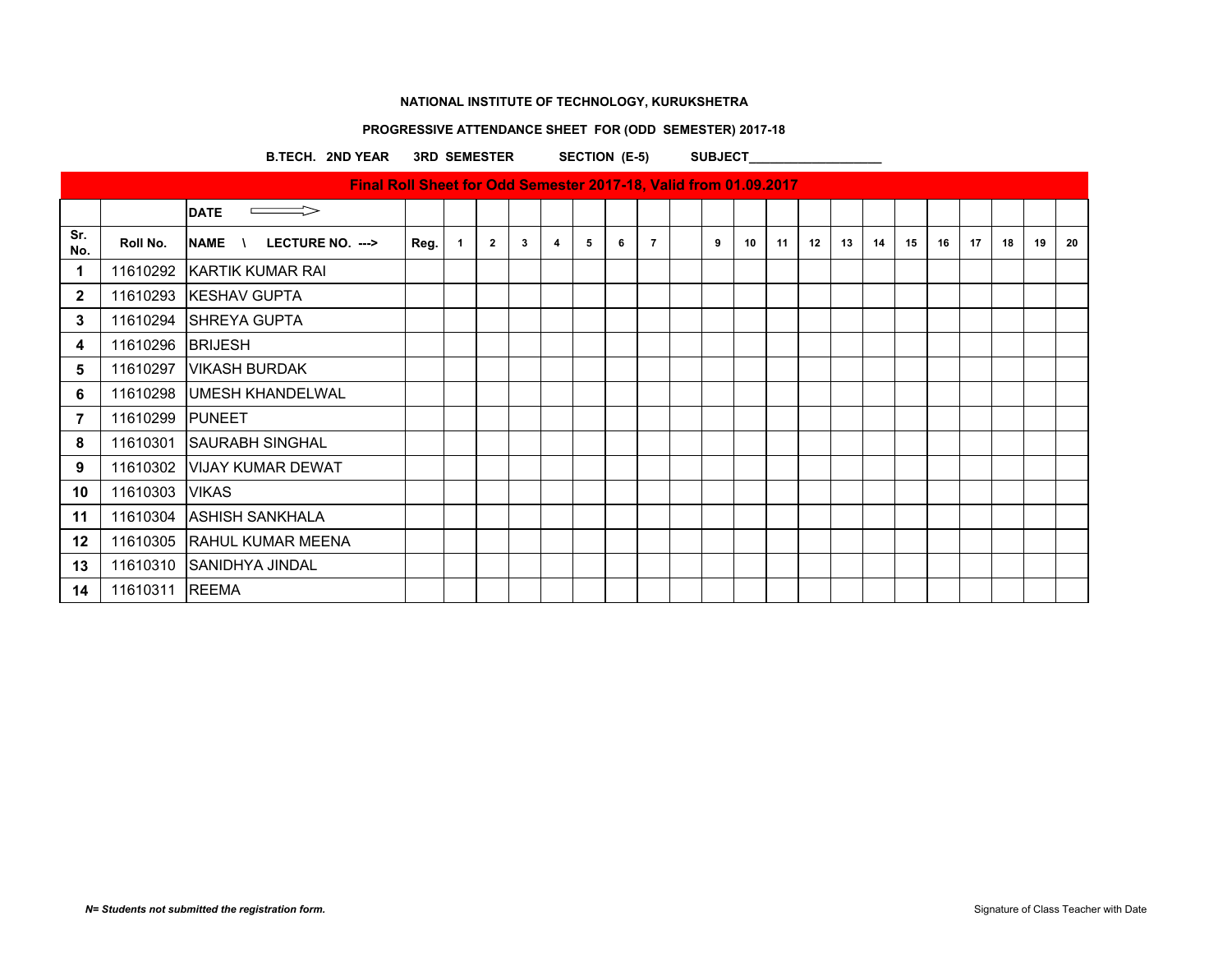# **PROGRESSIVE ATTENDANCE SHEET FOR (ODD SEMESTER) 2017-18**

B.TECH. 2ND YEAR 3RD SEMESTER SECTION (E-6) SUBJECT\_\_\_\_\_\_\_\_\_\_\_\_\_\_\_\_\_\_\_\_\_\_\_\_\_\_\_\_\_\_

|                |          | Final Roll Sheet for Odd Semester 2017-18, Valid from 01.09.2017 |      |              |                |   |                |   |   |                |   |   |    |    |    |    |    |    |    |    |    |    |    |
|----------------|----------|------------------------------------------------------------------|------|--------------|----------------|---|----------------|---|---|----------------|---|---|----|----|----|----|----|----|----|----|----|----|----|
|                |          | <b>DATE</b>                                                      |      |              |                |   |                |   |   |                |   |   |    |    |    |    |    |    |    |    |    |    |    |
| Sr.<br>No.     | Roll No. | <b>NAME</b><br>LECTURE NO. ---><br>$\lambda$                     | Reg. | $\mathbf{1}$ | $\overline{2}$ | 3 | $\overline{4}$ | 5 | 6 | $\overline{7}$ | 8 | 9 | 10 | 11 | 12 | 13 | 14 | 15 | 16 | 17 | 18 | 19 | 20 |
| 1              | 11610091 | <b>DEVESH SRIVASTAV</b>                                          |      |              |                |   |                |   |   |                |   |   |    |    |    |    |    |    |    |    |    |    |    |
| $\mathbf{2}$   | 11610096 | <b>SATYAM KUMAR RAO</b>                                          |      |              |                |   |                |   |   |                |   |   |    |    |    |    |    |    |    |    |    |    |    |
| 3              |          | 11610312 PRIYANKA                                                |      |              |                |   |                |   |   |                |   |   |    |    |    |    |    |    |    |    |    |    |    |
| 4              |          | 11610313   DEVANSH TYAGI                                         |      |              |                |   |                |   |   |                |   |   |    |    |    |    |    |    |    |    |    |    |    |
| 5              | 11610314 | <b>VIKAS KUMAR</b>                                               |      |              |                |   |                |   |   |                |   |   |    |    |    |    |    |    |    |    |    |    |    |
| 6              |          | 11610315   DIVIJ MOHAN                                           |      |              |                |   |                |   |   |                |   |   |    |    |    |    |    |    |    |    |    |    |    |
| $\overline{7}$ |          | 11610316   PRAJVAL CHAUHAN                                       |      |              |                |   |                |   |   |                |   |   |    |    |    |    |    |    |    |    |    |    |    |
| 8              | 11610317 | <b>VIVEK KUMAR</b>                                               |      |              |                |   |                |   |   |                |   |   |    |    |    |    |    |    |    |    |    |    |    |
| 9              |          | 11610318   IMRAN ALAM                                            |      |              |                |   |                |   |   |                |   |   |    |    |    |    |    |    |    |    |    |    |    |
| 10             |          | 11610320 KUMAR HARSHIT                                           |      |              |                |   |                |   |   |                |   |   |    |    |    |    |    |    |    |    |    |    |    |
| 11             | 11610321 | <b>NAVIN KUMAR</b>                                               |      |              |                |   |                |   |   |                |   |   |    |    |    |    |    |    |    |    |    |    |    |
| 12             |          | 11610322 JJATIN KUMAR                                            |      |              |                |   |                |   |   |                |   |   |    |    |    |    |    |    |    |    |    |    |    |
| 13             |          | 11610323 CHENNAMADHAVUNI SRIRAJ                                  |      |              |                |   |                |   |   |                |   |   |    |    |    |    |    |    |    |    |    |    |    |
| 14             | 11610324 | <b>NAVDEEP</b>                                                   |      |              |                |   |                |   |   |                |   |   |    |    |    |    |    |    |    |    |    |    |    |
| 15             | 11610327 | <b>IRIPUDAMAN SINGH</b>                                          |      |              |                |   |                |   |   |                |   |   |    |    |    |    |    |    |    |    |    |    |    |
| 16             |          | 11610328   MANMOHAN SINGH                                        |      |              |                |   |                |   |   |                |   |   |    |    |    |    |    |    |    |    |    |    |    |
| 17             | 11610329 | <b>ITANYA</b>                                                    |      |              |                |   |                |   |   |                |   |   |    |    |    |    |    |    |    |    |    |    |    |
| 18             |          | 11610330 PROSEN DEY                                              |      |              |                |   |                |   |   |                |   |   |    |    |    |    |    |    |    |    |    |    |    |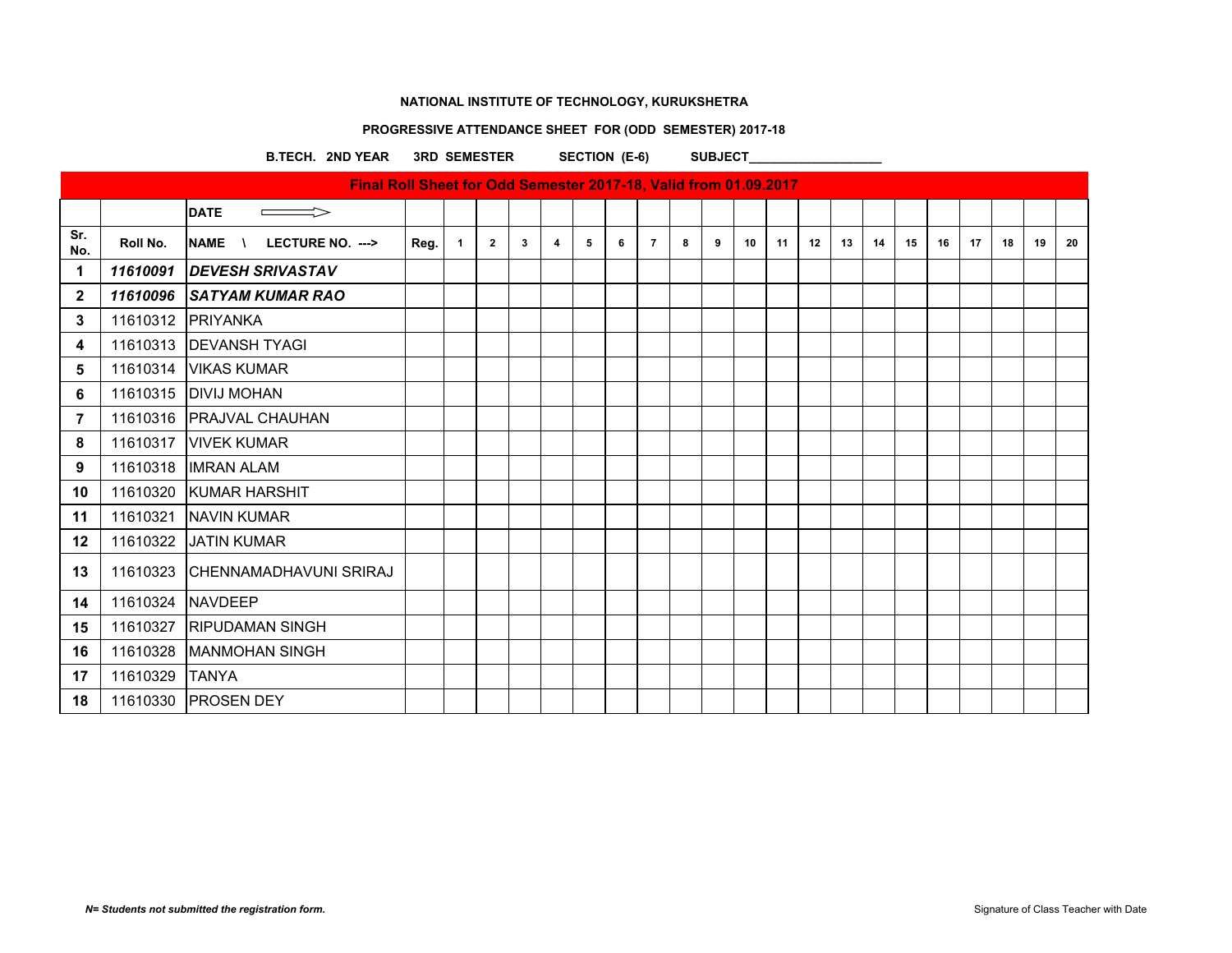# **PROGRESSIVE ATTENDANCE SHEET FOR (ODD SEMESTER) 2017-18**

B.TECH. 2ND YEAR 3RD SEMESTER SECTION (E-7) SUBJECT\_\_\_\_\_\_\_\_\_\_\_\_\_\_\_\_\_\_\_\_\_\_\_\_\_\_\_\_\_\_

|                |                 | Final Roll Sheet for Odd Semester 2017-18, Valid from 01.09.2017 |      |             |                |   |                |   |   |                |   |   |    |    |    |    |    |    |    |    |    |    |    |
|----------------|-----------------|------------------------------------------------------------------|------|-------------|----------------|---|----------------|---|---|----------------|---|---|----|----|----|----|----|----|----|----|----|----|----|
|                |                 | <b>DATE</b>                                                      |      |             |                |   |                |   |   |                |   |   |    |    |    |    |    |    |    |    |    |    |    |
| Sr.<br>No.     | Roll No.        | <b>NAME</b><br>LECTURE NO. --->                                  | Reg. | $\mathbf 1$ | $\overline{2}$ | 3 | $\overline{4}$ | 5 | 6 | $\overline{7}$ | 8 | 9 | 10 | 11 | 12 | 13 | 14 | 15 | 16 | 17 | 18 | 19 | 20 |
| 1              | 11610331        | <b>HIMANSHU KUMAR</b>                                            |      |             |                |   |                |   |   |                |   |   |    |    |    |    |    |    |    |    |    |    |    |
| $\mathbf{2}$   |                 | 11610332 SAURAV DAHIYA                                           |      |             |                |   |                |   |   |                |   |   |    |    |    |    |    |    |    |    |    |    |    |
| 3              |                 | 11610333 AMAN AGGARWAL                                           |      |             |                |   |                |   |   |                |   |   |    |    |    |    |    |    |    |    |    |    |    |
| 4              |                 | 11610334 AJEET KUMAR                                             |      |             |                |   |                |   |   |                |   |   |    |    |    |    |    |    |    |    |    |    |    |
| 5              | 11610335 VANI   |                                                                  |      |             |                |   |                |   |   |                |   |   |    |    |    |    |    |    |    |    |    |    |    |
| 6              | 11610336 ADITYA |                                                                  |      |             |                |   |                |   |   |                |   |   |    |    |    |    |    |    |    |    |    |    |    |
| $\overline{7}$ | 11610337        | <b>ANIL KUMAR</b>                                                |      |             |                |   |                |   |   |                |   |   |    |    |    |    |    |    |    |    |    |    |    |
| 8              | 11610338        | <b>TANISHQ KISHORE</b><br><b>CHAUDHARY</b>                       |      |             |                |   |                |   |   |                |   |   |    |    |    |    |    |    |    |    |    |    |    |
| 9              | 11610339 SAHIL  |                                                                  |      |             |                |   |                |   |   |                |   |   |    |    |    |    |    |    |    |    |    |    |    |
| 10             | 11610340        | <b>SHAMBHU KUMAR</b>                                             |      |             |                |   |                |   |   |                |   |   |    |    |    |    |    |    |    |    |    |    |    |
| 11             | 11610341        | <b>INIKHIL NAGAR</b>                                             |      |             |                |   |                |   |   |                |   |   |    |    |    |    |    |    |    |    |    |    |    |
| $12 \,$        |                 | 11610342 YEMIREDDY JEEVAN REDDY                                  |      |             |                |   |                |   |   |                |   |   |    |    |    |    |    |    |    |    |    |    |    |
| 13             |                 | 11610346 SANDEEP KUMAR                                           |      |             |                |   |                |   |   |                |   |   |    |    |    |    |    |    |    |    |    |    |    |
| 14             | 11610347        | <b>IDHEERAJ SOHU</b>                                             |      |             |                |   |                |   |   |                |   |   |    |    |    |    |    |    |    |    |    |    |    |